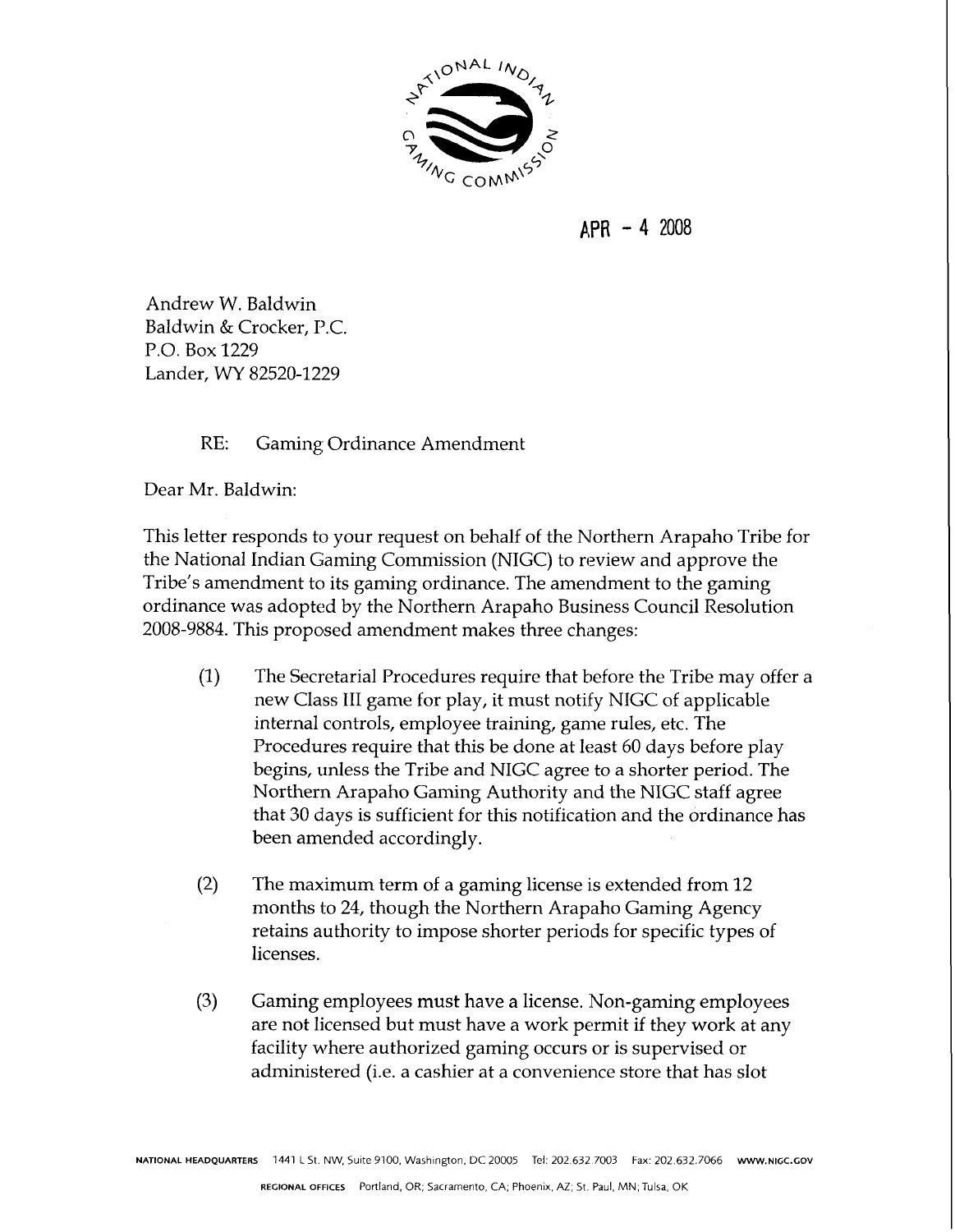machines). Under the previous ordinance, the Tribal Gaming Commission (TGC) could not issue a work permit to a person with any felony conviction. The proposed amendment allows the TGC to issue a work permit to those with felony convictions if they pass a suitability determination and the TGC finds that issuance would not pose a risk to the integrity of the gaming operation. The requirements for suitability determinations related to gaming licenses remain unchanged.

This letter constitutes approval under the Indian Gaming Regulatory Act (IGRA), 25 U.S.C. *5* 2701 **ef** seq., of this amendment to the Tribe's gaming ordinance. Thank you for submitting the amendment for review and approval. If you have any questions, please contact Staff Attorney Jennifer Ward at (202) 418-9814.

Sincerely,

Philip N. Hogen Chairman